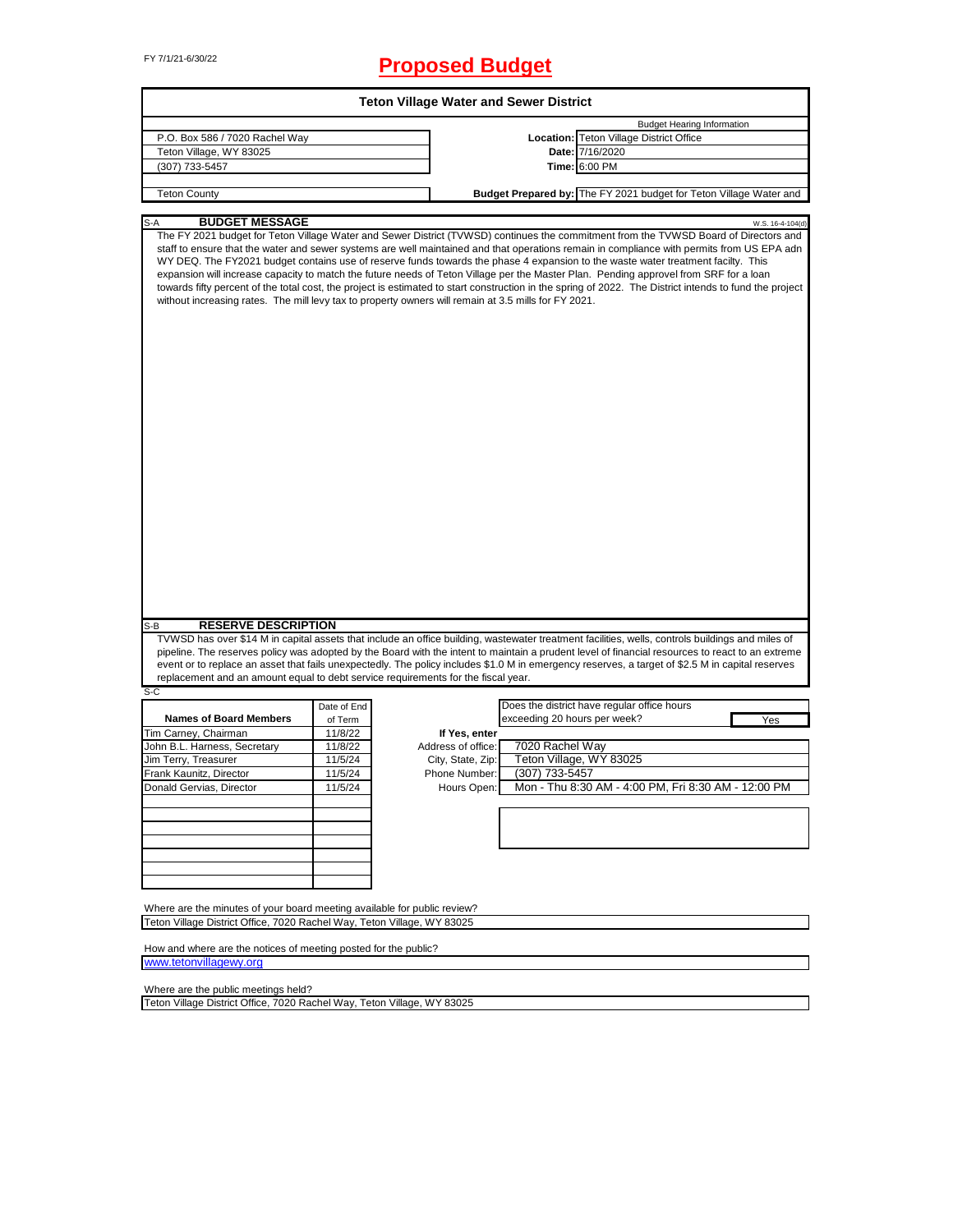## **PROPOSED BUDGET SUMMARY**

|       | <b>OVERVIEW</b>                                             | 2019-2020<br>Actual | 2020-2021<br>Estimated | 2021-2022<br>Proposed | Pending<br>Approval |
|-------|-------------------------------------------------------------|---------------------|------------------------|-----------------------|---------------------|
|       |                                                             |                     |                        |                       |                     |
| $S-1$ | <b>Total Budgeted Expenditures</b>                          | \$2,289,876         | \$2,348,124            | \$3.334.813           |                     |
| $S-2$ | <b>Total Principal to Pay on Debt</b>                       | \$362.266           | \$415.025              | \$361.688             |                     |
| $S-3$ | <b>Total Change to Restricted Funds</b>                     | \$65,511            | \$98,211               | $-$ \$432,000         |                     |
|       |                                                             |                     |                        |                       |                     |
| $S-4$ | <b>Total General Fund and Forecasted Revenues Available</b> | \$5,634,138         | \$5,763,530            | \$9,397,794           |                     |
|       |                                                             |                     |                        |                       |                     |
| $S-5$ | Amount requested from County Commissioners                  | \$922,766           | \$1,002,792            | \$1,140,733           |                     |
|       |                                                             |                     |                        |                       |                     |
| $S-6$ | <b>Additional Funding Needed:</b>                           |                     |                        |                       |                     |

|              | <b>REVENUE SUMMARY</b>                       | 2019-2020   | 2020-2021   | 2021-2022                              | Pending                                                                                                                                                                                                                        |
|--------------|----------------------------------------------|-------------|-------------|----------------------------------------|--------------------------------------------------------------------------------------------------------------------------------------------------------------------------------------------------------------------------------|
|              |                                              | Actual      | Estimated   | Proposed                               | Approval                                                                                                                                                                                                                       |
|              |                                              |             |             |                                        |                                                                                                                                                                                                                                |
| $S-7$        | <b>Operating Revenues</b>                    | \$1,627,849 | \$1,743,649 | \$1,678,818                            | <u> Hilling (Maria Albania)</u>                                                                                                                                                                                                |
| $S-8$        | Tax levy (From the County Treasurer)         | \$922.766   | \$1,002,792 | \$1,140,733                            | an dhe an an Aonaichte                                                                                                                                                                                                         |
| $S-9$        | <b>Government Support</b>                    | \$0         | \$0         | \$0                                    | en de la familie de la familie de la familie de la familie de la familie de la familie de la familie de la fam<br>Espainia                                                                                                     |
| $S-10$       | <b>Grants</b>                                | \$0         | \$0         | \$0                                    | en de la familie de la familie de la familie de la familie de la familie de la familie de la familie de la fa<br>Concelho de la familie de la familie de la familie de la familie de la familie de la familie de la familie de |
| $S-11$       | Other County Support (Not from Co. Treas.)   | \$0         | \$0         | \$0                                    | en en de la familie de la familie de la familie de la familie de la familie de la familie de la familie de la<br>Décès de la familie de la familie de la familie de la familie de la familie de la familie de la familie de la |
| $S-12$       | <b>Miscellaneous</b>                         | \$167,161   | \$100,727   | \$108,708                              | <u> Maria Maria I</u>                                                                                                                                                                                                          |
| $S-13$       | <b>Other Forecasted Revenue</b>              | \$0         | \$0         | \$0                                    | W.                                                                                                                                                                                                                             |
|              |                                              |             |             |                                        |                                                                                                                                                                                                                                |
| $S-14$       | <b>Total Revenue</b>                         | \$2,717,776 | \$2,847,168 | \$2,928,259                            | <u> Hillisticit i de l</u>                                                                                                                                                                                                     |
|              | FY 7/1/21-6/30/22                            |             |             | Teton Village Water and Sewer District |                                                                                                                                                                                                                                |
|              | <b>EXPENDITURE SUMMARY</b>                   | 2019-2020   | 2020-2021   | 2021-2022                              | Pending                                                                                                                                                                                                                        |
|              |                                              | Actual      | Estimated   | Proposed                               | Approval                                                                                                                                                                                                                       |
|              |                                              |             |             |                                        |                                                                                                                                                                                                                                |
| $S-15$       | <b>Capital Outlay</b>                        | \$419,772   | \$429,670   | \$815,850                              | <u> Hardina Sara</u>                                                                                                                                                                                                           |
| $S-16$       | <b>Interest and Fees On Debt</b>             | \$76,137    | \$64,603    | \$55,503                               | <u>mana a</u>                                                                                                                                                                                                                  |
| $S-17$       | Administration                               | \$189,067   | \$197,944   | \$228,080                              | <u>Markoa (</u>                                                                                                                                                                                                                |
| $S-18$       | <b>Operations</b>                            | \$1,177,302 | \$1,234,891 | \$1,339,470                            | a katika katika katika alikuwa nchi ya katika alikuwa nchi ya katika alikuwa nchi ya katika alikuwa nchi ya ka                                                                                                                 |
| $S-19$       | <b>Indirect Costs</b>                        | \$427,598   | \$421,016   | \$463,910                              | <u> Maria Maria Indonesia (</u>                                                                                                                                                                                                |
| <b>S-20R</b> | <b>Expenditures paid by Reserves</b>         | \$0         | \$0         | \$432,000                              | <u> Hillian Sara</u>                                                                                                                                                                                                           |
| $S-20$       | <b>Total Expenditures</b>                    | \$2.289.876 | \$2,348,124 | \$3.334.813                            | a a chuid ann an chuid ann an chuid an chuid an chuid ann an chuid an chuid ann an chuid ann an chuid ann an c                                                                                                                 |
|              |                                              |             |             |                                        |                                                                                                                                                                                                                                |
|              | <b>DEBT SUMMARY</b>                          | 2019-2020   | 2020-2021   | 2021-2022                              | Pending                                                                                                                                                                                                                        |
|              |                                              | Actual      | Estimated   | Proposed                               | Approval                                                                                                                                                                                                                       |
|              |                                              |             |             |                                        |                                                                                                                                                                                                                                |
| $S-21$       | <b>Principal Paid on Debt</b>                | \$362,266   | \$415,025   | \$361,688                              | <u> Historiano e p</u>                                                                                                                                                                                                         |
|              |                                              |             |             |                                        |                                                                                                                                                                                                                                |
|              | <b>CASH AND INVESTMENTS</b>                  | 2019-2020   | 2020-2021   | 2021-2022                              | Pending                                                                                                                                                                                                                        |
|              |                                              | Actual      | Estimated   | Proposed                               | Approval                                                                                                                                                                                                                       |
|              |                                              |             |             |                                        |                                                                                                                                                                                                                                |
| $S-22$       | <b>TOTAL GENERAL FUNDS</b>                   | \$2,916,362 | \$2,916,362 | \$6,469,535                            | <u> Karl Sara</u>                                                                                                                                                                                                              |
|              |                                              |             |             |                                        |                                                                                                                                                                                                                                |
|              | <b>Summary of Reserve Funds</b>              |             |             |                                        |                                                                                                                                                                                                                                |
| $S-23$       | <b>Beginning Balance in Reserve Accounts</b> |             |             |                                        |                                                                                                                                                                                                                                |
| $S-24$       | a. Sinking and Debt Service Funds            | \$450,000   | \$450,000   | \$450,000                              |                                                                                                                                                                                                                                |
| $S-25$       | b. Reserves                                  | \$2,968,852 | \$3,034,363 | \$3,132,574                            | <u>Tillisti till för ett s</u>                                                                                                                                                                                                 |
| $S-26$       | c. Bond Funds                                | \$0         | \$0         | \$0                                    |                                                                                                                                                                                                                                |

Total Reserves (a+b+c) **\$3,418,852** \$3,484,363 \$3,582,574 \$3,582,574 S-27 **Amount to be added**<br>S-28 **a.** Sinking and Debt Se a. Sinking and Debt Service Funds  $\begin{array}{ccc} \hline \end{array}$  \$0  $\begin{array}{ccc} \hline \end{array}$  \$0  $\begin{array} \hline \end{array}$  \$0  $\begin{array} \hline \end{array}$  \$0 S-29 b. Reserves \$65,511 \$98,211 \$0 \$0 S-30 c. Bond Funds \$0 \$0 \$0 \$0 **Total to be added (a+b+c) b**  $\begin{bmatrix} 1 & 3 & 6 & 5 & 5 & 11 \\ 1 & 6 & 5 & 6 & 5 & 11 \\ 1 & 6 & 6 & 6 & 6 & 6 & 11 \\ 1 & 6 & 6 & 6 & 6 & 6 & 6 & 6 \\ 1 & 16 & 12 & 10 & 11 & 16 & 18 \\ 10 & 10 & 10 & 10 & 11 & 16 & 18 \\ 11 & 10 & 10 & 10 & 11 & 18 & 18 \\ 12 & 10 & 10 & 10 &$ S-31 **Subtotal** \$3,484,363 \$3,582,574 \$3,582,574 \$3,582,574

S-32 **Less Total to be spent** \$0 \$0 \$432,000 \$432,000 S-33 **TOTAL RESERVES AT END OF FISCAL YEAR** \$3,484,363 \$3,582,574 \$3,150,574 \$3,150,574 \$3,150,574 \$3,150,574 \$3,150,574 \$3,150,574 \$3,150,574 \$3,150,574 \$3,150,574 \$3,150,574 \$3,150,574 \$3,150,574 \$3,150,574 \$3,150,574 \$3

Date adopted by Special District

*End of Summary*

*Budget Officer / District Official (if not same as "Submitted by")*

Teton Village, WY 83025

DISTRICT ADDRESS: P.O. Box 586 / 7020 Rachel Way PREPARED BY: The FY 2021 budget for Teton Vill

**DISTRICT PHONE:** (307) 733-5457

1/23/19 *Form approved by Wyoming Department of Audit, Public Funds Division Prepared in compliance with the Uniform Municipal Fiscal Procedures Act (W.S. 16-4-101 through 124) as it applies.*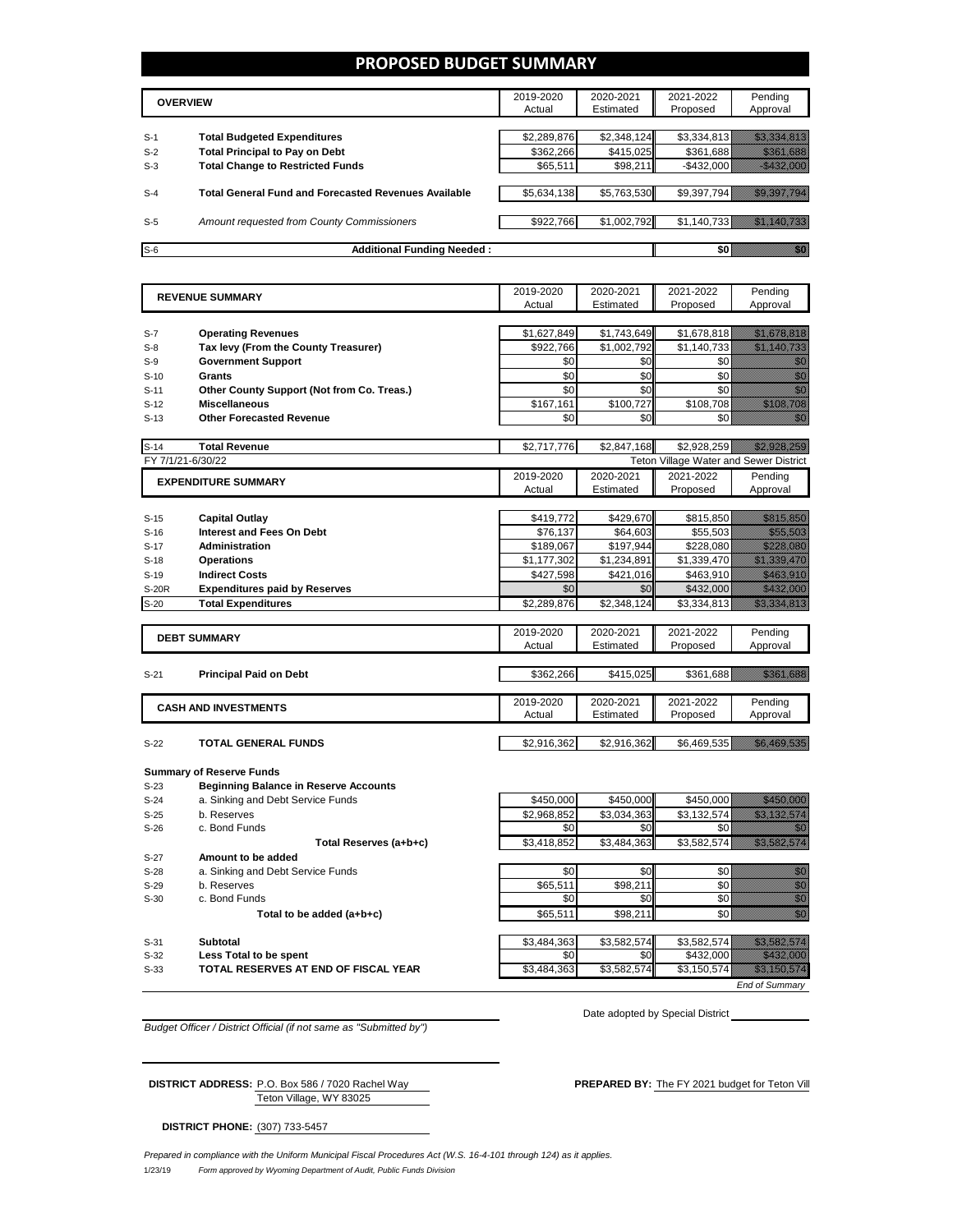|                        | Teton Village Water and Sewer District                                                 |                                 |                       |                        | <b>FYE</b>            | 6/30/2022                                                                                                                                                                                                                        |
|------------------------|----------------------------------------------------------------------------------------|---------------------------------|-----------------------|------------------------|-----------------------|----------------------------------------------------------------------------------------------------------------------------------------------------------------------------------------------------------------------------------|
|                        | <b>NAME OF DISTRICT/BOARD</b>                                                          |                                 |                       |                        |                       |                                                                                                                                                                                                                                  |
|                        | PROPERTY TAXES AND ASSESSMENTS                                                         |                                 |                       |                        |                       |                                                                                                                                                                                                                                  |
|                        |                                                                                        |                                 |                       |                        |                       |                                                                                                                                                                                                                                  |
|                        |                                                                                        | <b>DOA Chart</b><br>of Accounts | 2019-2020<br>Actual   | 2020-2021<br>Estimated | 2021-2022<br>Proposed | Pending<br>Approval                                                                                                                                                                                                              |
| $R-1$<br>$R-1.1$       | <b>Property Taxes and Assessments Received</b><br>Tax Levy (From the County Treasurer) | 4001                            | \$922,766             | \$1,002,792            | \$1,140,733           | <u> Kabupatèn Bandaran Indonesia (Kabupatèn Bandaran Indonesia (Kabupatèn Bandaran Indonesia (Kabupatèn Bandaran</u>                                                                                                             |
| $R-1.2$                | Other County Support (see note on the right)                                           | 4005                            |                       |                        |                       |                                                                                                                                                                                                                                  |
|                        |                                                                                        |                                 |                       |                        |                       |                                                                                                                                                                                                                                  |
|                        | <b>FORECASTED REVENUE</b>                                                              |                                 |                       |                        |                       |                                                                                                                                                                                                                                  |
|                        |                                                                                        | <b>DOA Chart</b><br>of Accounts | 2019-2020<br>Actual   | 2020-2021<br>Estimated | 2021-2022<br>Proposed | Pending<br>Approval                                                                                                                                                                                                              |
| $R-2$                  | <b>Revenues from Other Governments</b>                                                 |                                 |                       |                        |                       |                                                                                                                                                                                                                                  |
| $R-2.1$                | State Aid                                                                              | 4211                            |                       |                        |                       |                                                                                                                                                                                                                                  |
|                        | R-2.2 Additional County Aid (non-treasurer)                                            | 4237                            |                       |                        |                       |                                                                                                                                                                                                                                  |
| $R - 2.3$              | City (or Town) Aid<br>R-2.4 Other (Specify)                                            | 4237<br>4237                    |                       |                        |                       |                                                                                                                                                                                                                                  |
| $R - 2.5$              | <b>Total Government Support</b>                                                        |                                 | \$0                   | \$0                    | \$0                   | en de la familie de la familie de la familie de la familie de la familie de la familie de la familie de la fam<br>Constituit de la familie de la familie de la familie de la familie de la familie de la familie de la familie d |
| $R-3$                  | <b>Operating Revenues</b>                                                              |                                 |                       |                        |                       |                                                                                                                                                                                                                                  |
| $R - 3.1$              | <b>Customer Charges</b>                                                                | 4300                            | \$1,627,849           | \$1,743,649            | \$1,678,818           | <u> Elizabeth Charles (Charles Charles Charles Charles Charles Charles Charles Charles Charles Charles Charles Ch</u>                                                                                                            |
| $R - 3.2$              | Sales of Goods or Services                                                             | 4300                            |                       |                        |                       |                                                                                                                                                                                                                                  |
| R-3.3                  | <b>Other Assessments</b>                                                               | 4503                            |                       |                        |                       |                                                                                                                                                                                                                                  |
| $R - 3.4$              | <b>Total Operating Revenues</b><br><b>Grants</b>                                       |                                 | \$1,627,849           | \$1,743,649            | \$1,678,818           | <u>tika kalendari ka</u>                                                                                                                                                                                                         |
| $R-4$<br>$R - 4.1$     | <b>Direct Federal Grants</b>                                                           | 4201                            |                       |                        |                       |                                                                                                                                                                                                                                  |
|                        | R-4.2 Federal Grants thru State Agencies                                               | 4201                            |                       |                        |                       |                                                                                                                                                                                                                                  |
| R-4.3                  | <b>Grants from State Agencies</b>                                                      | 4211                            |                       |                        |                       |                                                                                                                                                                                                                                  |
| $R-4.4$                | <b>Total Grants</b>                                                                    |                                 | \$0                   | \$0                    | \$0                   | , Kal                                                                                                                                                                                                                            |
| $R-5$                  | <b>Miscellaneous Revenue</b>                                                           |                                 |                       |                        |                       |                                                                                                                                                                                                                                  |
| $R - 5.1$              | Interest                                                                               | 4501                            | \$85,853              | \$26,500               | \$30,000              | <u> Historiano e d</u>                                                                                                                                                                                                           |
| R-5.2                  | Other: Specify                                                                         | 4500                            | \$37,155              | \$37,727               | \$40,708              | <u> Karl Tingga</u>                                                                                                                                                                                                              |
| $R - 5.3$<br>$R - 5.4$ | Other: See Additional<br><b>Total Miscellaneous</b>                                    |                                 | \$44,153<br>\$167,161 | \$36,500<br>\$100,727  | \$38,000<br>\$108,708 | <u> Karl (</u><br><u> Kabupatèn Ba</u>                                                                                                                                                                                           |
| $R-5.5$                | <b>Total Forecasted Revenue</b>                                                        |                                 | \$1,795,010           | \$1,844,376            | \$1,787,526           | <u>era altara da seria da seria da seria da seria da seria da seria da seria da seria da seria da seria da seria</u>                                                                                                             |
|                        |                                                                                        |                                 |                       |                        |                       |                                                                                                                                                                                                                                  |
| $R-6$                  | <b>Other Forecasted Revenue</b>                                                        |                                 |                       |                        |                       |                                                                                                                                                                                                                                  |
| $R-6.1$                | a. Other past due as estimated by Co. Treas.                                           | 4004                            |                       |                        |                       |                                                                                                                                                                                                                                  |
| $R-6.2$                | b. Other forecasted revenue (specify):                                                 |                                 |                       |                        |                       |                                                                                                                                                                                                                                  |
| $R-6.3$                |                                                                                        | 4500                            |                       |                        |                       |                                                                                                                                                                                                                                  |
| $R-6.4$<br>$R-6.5$     |                                                                                        | 4500                            |                       |                        |                       |                                                                                                                                                                                                                                  |
|                        | R-6.6 Total Other Forecasted Revenue (a+b)                                             |                                 | \$0                   | \$0                    | \$0                   | en de la familie de la familie de la familie de la familie de la familie de la familie de la familie de la fa<br>Constitution de la familie de la familie de la familie de la familie de la familie de la familie de la familie  |
|                        |                                                                                        |                                 |                       |                        |                       |                                                                                                                                                                                                                                  |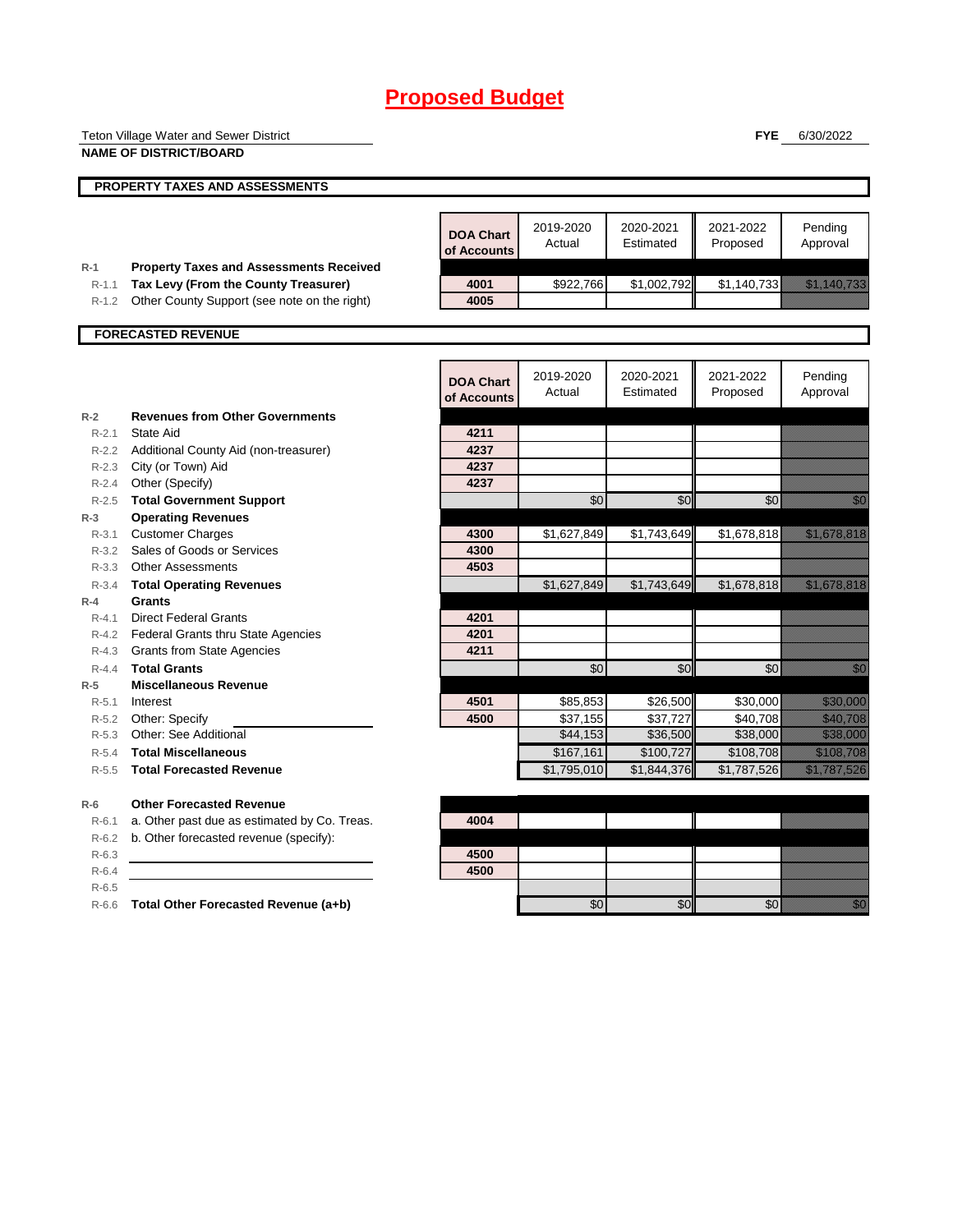## **CAPITAL OUTLAY BUDGET**

|           |                         | ui Auuu |
|-----------|-------------------------|---------|
| $E-1$     | <b>Capital Outlay</b>   |         |
| $E - 1.1$ | <b>Real Property</b>    | 6201    |
| $E - 1.2$ | Vehicles                | 6210    |
| $E-1.3$   | <b>Office Equipment</b> | 6211    |
| $E - 1.4$ | Other (Specify)         |         |
| $E - 1.5$ | Water                   | 6200    |
| $E-1.6$   | Sewer                   | 6200    |
| $E-1.7$   | see additional details  |         |
|           |                         |         |

|           |                             | <b>DOA Chart</b><br>of Accounts | 2019-2020<br>Actual | 2020-2021<br>Estimated | 2021-2022<br>Proposed | Pending<br>Approval       |
|-----------|-----------------------------|---------------------------------|---------------------|------------------------|-----------------------|---------------------------|
|           | <b>Capital Outlay</b>       |                                 |                     |                        |                       |                           |
| $E - 1.1$ | <b>Real Property</b>        | 6201                            |                     |                        |                       |                           |
| $E - 1.2$ | Vehicles                    | 6210                            |                     |                        |                       |                           |
| $E - 1.3$ | Office Equipment            | 6211                            |                     |                        |                       |                           |
| $E - 1.4$ | Other (Specify)             |                                 |                     |                        |                       |                           |
| $E-1.5$   | Water                       | 6200                            | \$90,846            | \$255,963              | \$676,000             | <u> Elizabeth Carl</u>    |
| $E - 1.6$ | Sewer                       | 6200                            | \$277,307           | \$134,000              | \$90,000              | <u> Historian Sta</u>     |
| $E-1.7$   | see additional details      |                                 | \$51,619            | \$39,707               | \$49,850              | <u> Karl Sara</u>         |
| $E-1.8$   | <b>TOTAL CAPITAL OUTLAY</b> |                                 | \$419,772           | \$429,670              | \$815,850             | <u>in ka</u> kalendari ka |

#### **ADMINISTRATION BUDGET**

|           |                                      | <b>DOA Chart</b><br>of Accounts | 2019-2020<br>Actual | 2020-2021<br>Estimated | 2021-2022<br>Proposed | Pending<br>Approval                                                                                                                                                                                                              |
|-----------|--------------------------------------|---------------------------------|---------------------|------------------------|-----------------------|----------------------------------------------------------------------------------------------------------------------------------------------------------------------------------------------------------------------------------|
| $E-2$     | <b>Personnel Services</b>            |                                 |                     |                        |                       |                                                                                                                                                                                                                                  |
| $E - 2.1$ | Administrator                        | 7002                            | \$121,425           | \$136,445              | \$141,480             | <u> Elizabeth Carlotta (</u>                                                                                                                                                                                                     |
| $E-2.2$   | Secretary                            | 7003                            |                     |                        |                       |                                                                                                                                                                                                                                  |
| $E - 2.3$ | Clerical                             | 7004                            |                     |                        |                       |                                                                                                                                                                                                                                  |
| $E - 2.4$ | Other (Specify)                      |                                 |                     |                        |                       |                                                                                                                                                                                                                                  |
| $E - 2.5$ |                                      | 7005                            |                     |                        |                       |                                                                                                                                                                                                                                  |
| $E-2.6$   |                                      | 7005                            |                     |                        |                       |                                                                                                                                                                                                                                  |
| $E - 2.7$ |                                      |                                 |                     |                        |                       |                                                                                                                                                                                                                                  |
| $E-3$     | <b>Board Expenses</b>                |                                 |                     |                        |                       |                                                                                                                                                                                                                                  |
| $E - 3.1$ | Travel                               | 7011                            |                     |                        |                       |                                                                                                                                                                                                                                  |
| $E - 3.2$ | Mileage                              | 7012                            |                     |                        |                       |                                                                                                                                                                                                                                  |
| $E - 3.3$ | Other (Specify)                      |                                 |                     |                        |                       |                                                                                                                                                                                                                                  |
| $E - 3.4$ | <b>Director Stipends</b>             | 7013                            | \$1,900             | \$2,000                | \$2,000               | <u>tion and the contract of the contract of the contract of the contract of the contract of the contract of the c</u>                                                                                                            |
| $E - 3.5$ |                                      | 7013                            |                     |                        |                       |                                                                                                                                                                                                                                  |
| $E - 3.6$ |                                      |                                 |                     |                        |                       |                                                                                                                                                                                                                                  |
| $E-4$     | <b>Contractual Services</b>          |                                 |                     |                        |                       |                                                                                                                                                                                                                                  |
| $E - 4.1$ | Legal                                | 7021                            | \$15,000            | \$3,000                | \$5,000               | <u>ti ka</u>                                                                                                                                                                                                                     |
| $E-4.2$   | Accounting/Auditing                  | 7022                            | \$10,300            | \$11,000               | \$11,000              | an dheeraa ka mid ah dheeraa ka mid ah dheeraa ka mid ah dheeraa ka mid ah dheeraa ka mid ah dheeraa ka mid ah<br>Markooyinka mid ah dheeraa ka mid ah dheeraa ka mid ah dheeraa ka mid ah dheeraa ka mid ah dheeraa ka mid ah d |
| $E - 4.3$ | Other (Specify)                      |                                 |                     |                        |                       |                                                                                                                                                                                                                                  |
| $E-4.4$   |                                      | 7023                            |                     |                        |                       |                                                                                                                                                                                                                                  |
| $E-4.5$   |                                      | 7023                            |                     |                        |                       |                                                                                                                                                                                                                                  |
| $E-4.6$   |                                      |                                 |                     |                        |                       |                                                                                                                                                                                                                                  |
| $E-5$     | <b>Other Administrative Expenses</b> |                                 |                     |                        |                       |                                                                                                                                                                                                                                  |
| $E - 5.1$ | <b>Office Supplies</b>               | 7031                            | \$3,750             | \$1,100                | \$3,000               | <u> Karl Sara</u>                                                                                                                                                                                                                |
| $E - 5.2$ | Office equipment, rent & repair      | 7032                            | \$2,030             | \$4,000                | \$4,000               | <u>ti ka</u>                                                                                                                                                                                                                     |
| $E - 5.3$ | Education                            | 7033                            | \$55                | \$0                    | \$0                   |                                                                                                                                                                                                                                  |
| $E - 5.4$ | Registrations                        | 7034                            | \$0                 | \$0                    | \$0                   |                                                                                                                                                                                                                                  |
| $E-5.5$   | Other (Specify)                      |                                 |                     |                        |                       |                                                                                                                                                                                                                                  |
| $E-5.6$   | Office/Apt Landscaping, Util & Maint | 7035                            | \$14,500            | \$15,974               | \$20,000              | <u> Karatika Ka</u>                                                                                                                                                                                                              |
| $E - 5.7$ | <b>Bank Charges</b>                  | 7035                            | \$60                | \$16                   | \$100                 | <u>ti ka</u>                                                                                                                                                                                                                     |
| $E - 5.8$ | see additional details               |                                 | \$20,047            | \$24,410               | \$41,500              | <u>tik kultur est</u>                                                                                                                                                                                                            |
| $E-6$     | <b>TOTAL ADMINISTRATION</b>          |                                 | \$189,067           | \$197,944              | \$228,080             | <u>esta konde</u>                                                                                                                                                                                                                |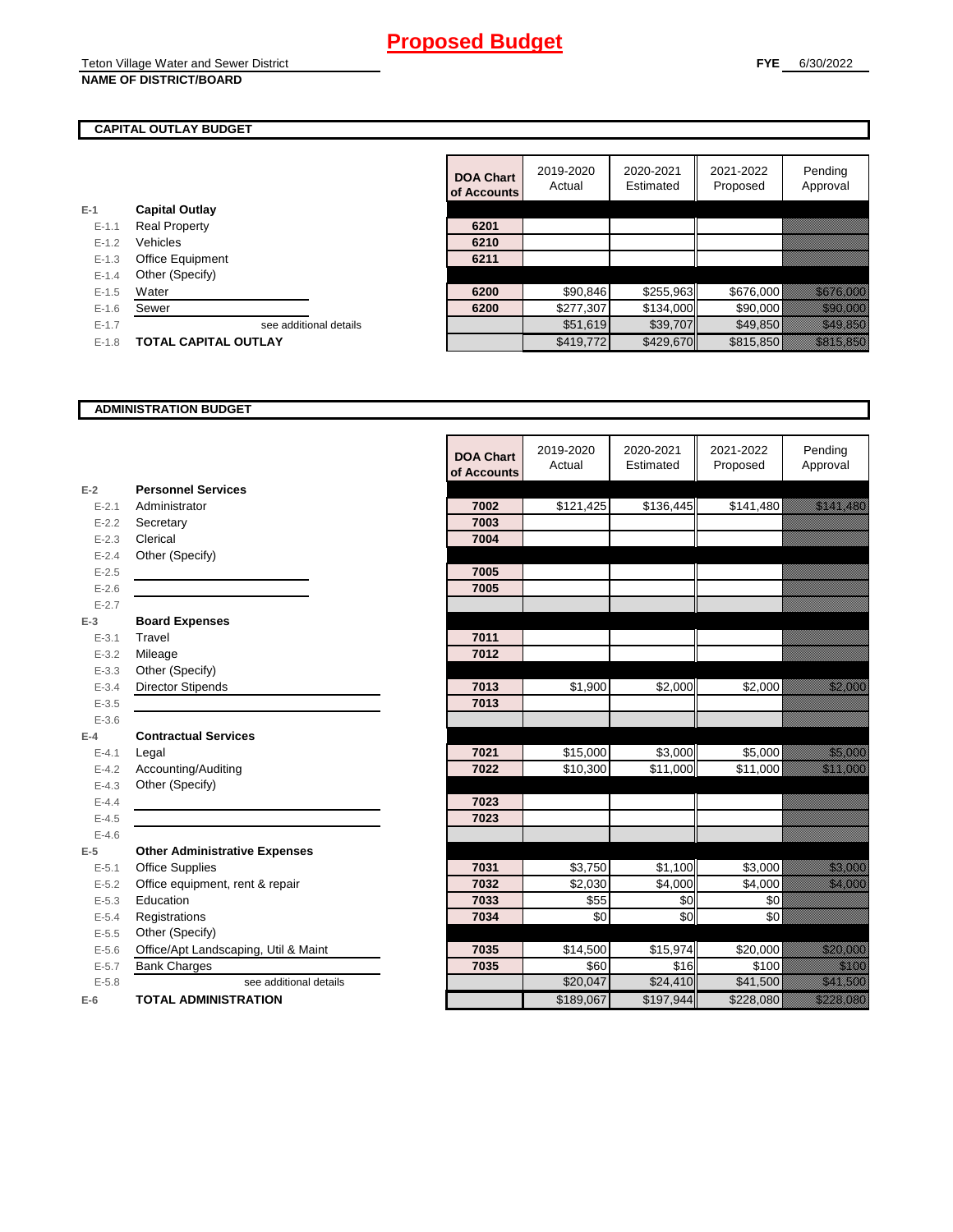## **OPERATIONS BUDGET**

en de la maria de la maria de la maria de la maria de la maria de la maria de la maria de la maria de la maria<br>Del maria de la maria de la maria de la maria de la maria de la maria de la maria de la maria de la maria de l

|                        |                                               | <b>DOA Chart</b><br>of Accounts | 2019-2020<br>Actual  | 2020-2021<br>Estimated | 2021-2022<br>Proposed | Pending<br>Approval                                                                                                    |
|------------------------|-----------------------------------------------|---------------------------------|----------------------|------------------------|-----------------------|------------------------------------------------------------------------------------------------------------------------|
| $E-7$                  | <b>Personnel Services</b>                     |                                 |                      |                        |                       |                                                                                                                        |
| $E - 7.1$              | Wages--Operations<br><b>Service Contracts</b> | 7202                            | \$626,462            | \$657,581              | \$717,270             | <u>esta tarteen on vallaneet on vallaneet on vallaneet t</u>                                                           |
| $E - 7.2$<br>$E - 7.3$ | Other (Specify)                               | 7203                            |                      |                        |                       |                                                                                                                        |
| $E - 7.4$              |                                               | 7204                            |                      |                        |                       |                                                                                                                        |
| $E - 7.5$              |                                               | 7204                            |                      |                        |                       |                                                                                                                        |
| $E - 7.6$              |                                               |                                 |                      |                        |                       |                                                                                                                        |
| $E-8$                  | <b>Travel</b>                                 |                                 |                      |                        |                       |                                                                                                                        |
| $E - 8.1$              | Mileage                                       | 7211                            | \$8,762              | \$6,200                | \$13,000              | <u>tion and the community of the community of the community of the community of the community of the community of </u> |
| $E - 8.2$              | Other (Specify)                               |                                 |                      |                        |                       |                                                                                                                        |
| $E - 8.3$              | Training & Schools                            | 7212                            | \$6,289              | \$9,500                | \$15,000              | <u> Karl Sara</u>                                                                                                      |
| $E - 8.4$              |                                               | 7212                            | \$0                  | \$0                    | \$0                   |                                                                                                                        |
| $E - 8.5$              |                                               |                                 |                      |                        |                       |                                                                                                                        |
| $E-9$                  | <b>Operating supplies (List)</b>              |                                 |                      |                        |                       |                                                                                                                        |
| $E - 9.1$              | Physical Plant - Water                        | 7220                            | $\overline{$18,018}$ | \$20,253               | \$19,200              | <u> Karl III (</u>                                                                                                     |
| $E - 9.2$              | Physical Plant - Sewer                        | 7220                            | \$101,377            | \$91,000               | \$101,000             | <u> Kalendaria (</u>                                                                                                   |
| $E - 9.3$              |                                               | 7220                            |                      |                        |                       |                                                                                                                        |
| $E - 9.4$              |                                               | 7220                            |                      |                        |                       |                                                                                                                        |
| $E-9.5$                |                                               |                                 |                      |                        |                       |                                                                                                                        |
| $E-10$                 | <b>Program Services (List)</b>                |                                 |                      |                        |                       |                                                                                                                        |
| $E-10.1$               | Maintain Plant - Water                        | 7230                            | \$87,531             | \$88,594               | \$98,500              | <u> Karl Barat da</u>                                                                                                  |
| $E-10.2$               | Maintain Plant - Sewer                        | 7230                            | \$190,747            | \$206,231              | \$215,500             |                                                                                                                        |
| $E-10.3$               |                                               | 7230                            |                      |                        |                       |                                                                                                                        |
| $E-10.4$               |                                               | 7230                            |                      |                        |                       |                                                                                                                        |
| $E-10.5$               |                                               |                                 |                      |                        |                       |                                                                                                                        |
| $E-11$                 | <b>Contractual Arrangements (List)</b>        |                                 |                      |                        |                       |                                                                                                                        |
| $E-11.1$               | Engineering                                   | 7400                            | \$16,500             | \$23,032               | \$14,500              | <u>i saman sa</u>                                                                                                      |
| $E-11.2$               | <b>Consultant Fees</b>                        | 7400                            | \$3,616              | \$5,500                | \$7,500               | <u>tions and</u>                                                                                                       |
| $E-11.3$               |                                               | 7400                            |                      |                        |                       |                                                                                                                        |
| $E-11.4$<br>$E-11.5$   |                                               | 7400                            |                      |                        |                       |                                                                                                                        |
| $E-12$                 | <b>Other operations (Specify)</b>             |                                 |                      |                        |                       |                                                                                                                        |
| $E-12.1$               | Vehicle Maintenance                           | 7450                            | \$5,000              | \$3,000                | \$5,000               | <u>tionalist partie partie partie partie partie partie partie partie partie partie partie partie partie partie p</u>   |
| $E-12.2$               | Vehicle Gas & Oil                             | 7450                            | \$5,000              | $\overline{$2,000}$    | \$5,000               | <u> Maria Sant</u>                                                                                                     |
| $E-12.3$               | Utilities                                     | 7450                            | \$108,000            | \$122,000              | \$128,000             | <u> Kalendaria (</u>                                                                                                   |
| $E-12.4$               |                                               | 7450                            |                      |                        |                       |                                                                                                                        |
| $E-12.5$               |                                               |                                 |                      |                        |                       |                                                                                                                        |
| $E-13$                 | <b>TOTAL OPERATIONS</b>                       |                                 | \$1,177,302          | \$1,234,891            | \$1,339,470           | <u>ta Marabada a</u>                                                                                                   |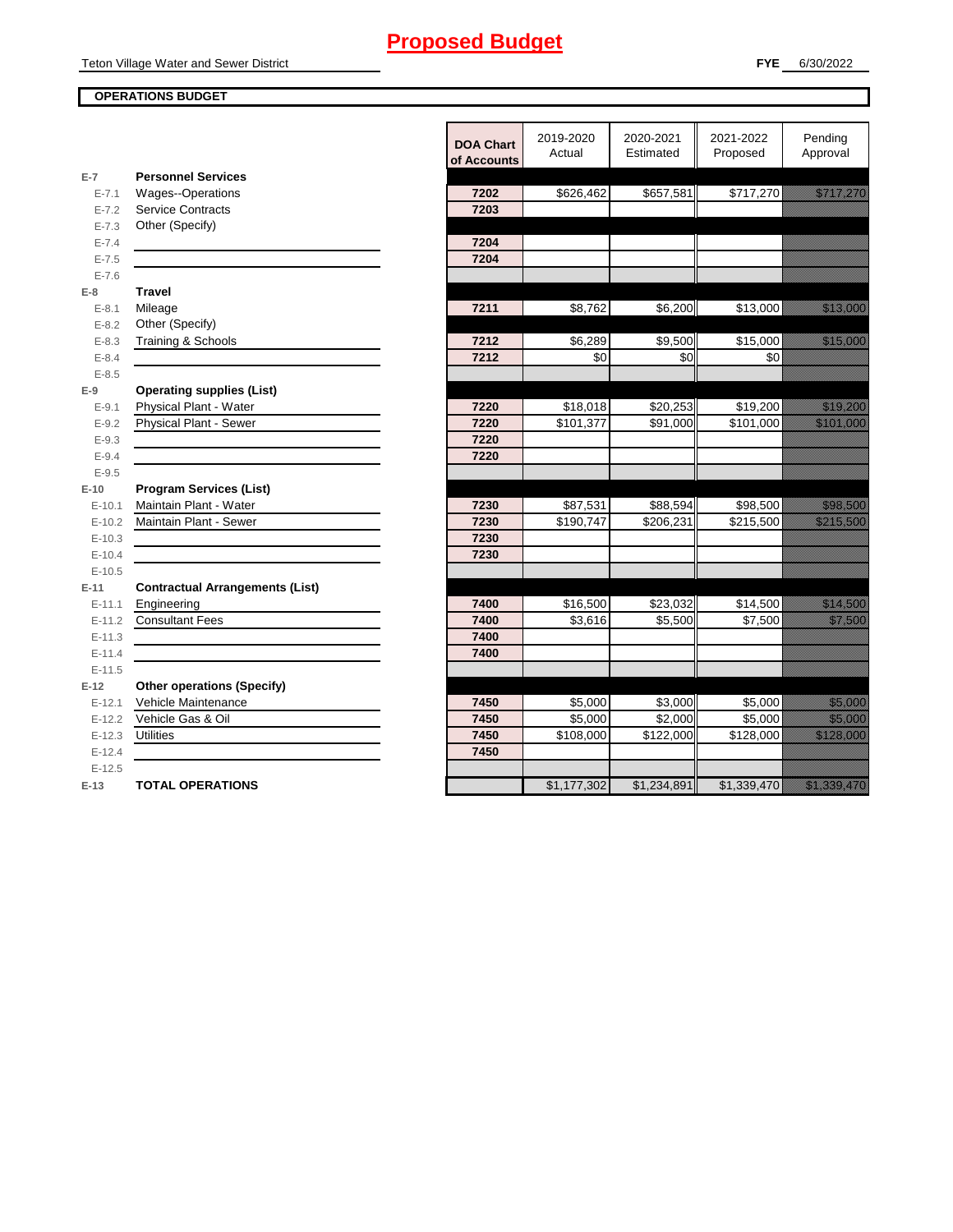## **FYE** 6/30/2022

## **INDIRECT COSTS BUDGET**

|          |                              | <b>DOA Chart</b><br>of Accounts | 2019-2020<br>Actual | 2020-2021<br>Estimated | 2021-2022<br>Proposed | Pending<br>Approval                                                                                                   |
|----------|------------------------------|---------------------------------|---------------------|------------------------|-----------------------|-----------------------------------------------------------------------------------------------------------------------|
| $E-14$   | Insurance                    |                                 |                     |                        |                       |                                                                                                                       |
| $E-14.1$ | Liability                    | 7502                            | \$13,064            | \$13,370               | \$13,500              | <u>e de la construcción de la construcción de la construcción de la construcción de la construcción de la constru</u> |
| $E-14.2$ | Buildings and vehicles       | 7503                            | \$28,926            | \$28,175               | \$33,500              | <u> Hillinger i Sta</u>                                                                                               |
| $E-14.3$ | Equipment                    | 7504                            | \$250               | \$743                  | \$750                 | <u>ti ka</u>                                                                                                          |
| $E-14.4$ | Other (Specify)              |                                 |                     |                        |                       |                                                                                                                       |
| $E-14.5$ | <b>Surety Bonds</b>          | 7505                            | \$650               | \$700                  | \$700                 | <u>ti ka</u>                                                                                                          |
| $E-14.6$ |                              | 7505                            |                     |                        |                       |                                                                                                                       |
| $E-14.7$ |                              |                                 |                     |                        |                       |                                                                                                                       |
| $E-15$   | Indirect payroll costs:      |                                 |                     |                        |                       |                                                                                                                       |
| $E-15.1$ | FICA (Social Security) taxes | 7511                            | \$53,635            | \$50,685               | \$65,694              | <u>elitika kontrolle</u>                                                                                              |
| $E-15.2$ | <b>Workers Compensation</b>  | 7512                            | \$7,234             | \$1,308                | \$1,374               | <u> Karlin Ma</u>                                                                                                     |
| $E-15.3$ | <b>Unemployment Taxes</b>    | 7513                            | \$8,678             | \$6,458                | \$6,784               | <u> Kalifornia (</u>                                                                                                  |
| $E-15.4$ | Retirement                   | 7514                            | \$117,146           | \$120,091              | \$128,812             | <u> Kalifornia (h. 1</u>                                                                                              |
| $E-15.5$ | <b>Health Insurance</b>      | 7515                            | \$171,639           | \$174,420              | \$177,414             | <u> Kalifornia (h. 1988).</u>                                                                                         |
| $E-15.6$ | Other (Specify)              |                                 |                     |                        |                       |                                                                                                                       |
| $E-15.7$ | LT Diabilty & Vision Care    | 7516                            | \$12,544            | \$11,854               | \$12,452              | <u>tik alaman ka</u>                                                                                                  |
| $E-15.8$ |                              | 7516                            | \$11,432            | \$12,012               | \$13,930              | <u> Kalèndher Ka</u>                                                                                                  |
| $E-15.9$ | see additional details       |                                 | \$2,400             | \$1,200                | \$9,000               | <u>estas est</u>                                                                                                      |
|          |                              |                                 |                     |                        |                       |                                                                                                                       |
| $E-17$   | <b>TOTAL INDIRECT COSTS</b>  |                                 | \$427,598           | \$421,016              | \$463,910             | <u> Kabupatèn Ba</u>                                                                                                  |

## **DEBT SERVICE BUDGET**

|         |                           | <b>DOA Chart</b><br>of Accounts | 2019-2020<br>Actual | 2020-2021<br>Estimated | 2021-2022<br>Proposed | Pending<br>Approval                                 |
|---------|---------------------------|---------------------------------|---------------------|------------------------|-----------------------|-----------------------------------------------------|
|         | <b>Debt Service</b>       |                                 |                     |                        |                       |                                                     |
| $D-1.1$ | Principal                 | 6401                            | \$362,266           | \$415.025              | \$361.688             | <u> Harry Constantinople and the Constantinople</u> |
| $D-1.2$ | Interest                  | 6410                            | \$76,137            | \$64,603               | \$55.503              | <u> Karlingan yang ber</u>                          |
| $D-1.3$ | Fees                      | 6420                            |                     |                        |                       |                                                     |
|         | <b>TOTAL DEBT SERVICE</b> |                                 | \$438,403           | \$479,628              | \$417,191             | <u> Karlin Maria II</u>                             |

| $D-1$   | <b>Debt Service</b> |
|---------|---------------------|
| $D-1.1$ | Principal           |
|         |                     |

**D-1.2 Interest** 

D-1.3 **Fees** 

**D-2 TOTAL DEBT SERVICE**